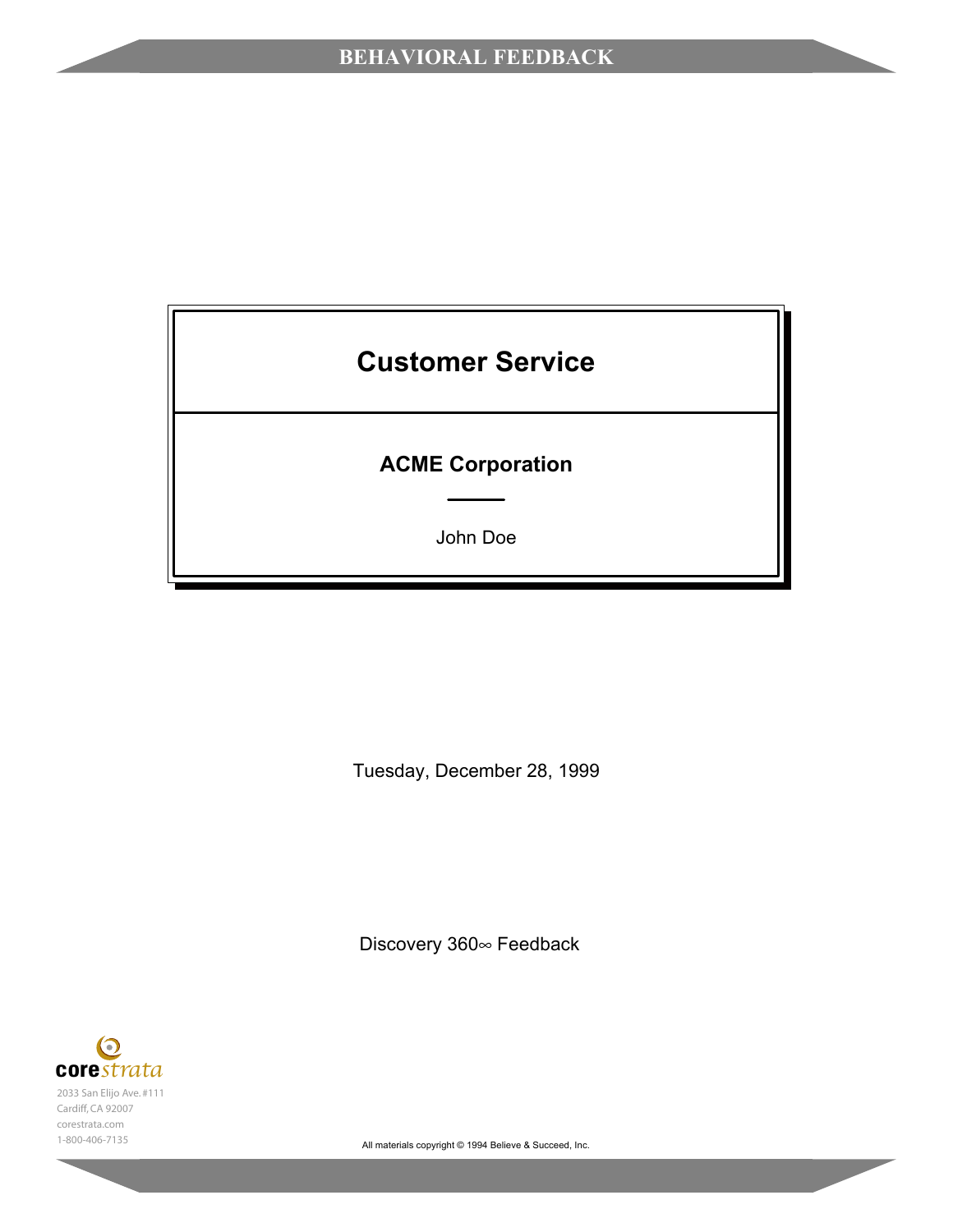$\overline{\phantom{a}}$ 

#### **CATEGORY REPORT**

#### **Customer Service**

|             | N | Gap  | Average Gap Size |  |      |  | <b>Gap Size Distribution</b> |    |        |  |  |  |  |  |
|-------------|---|------|------------------|--|------|--|------------------------------|----|--------|--|--|--|--|--|
|             |   | Size | 0.5              |  | ں. ا |  |                              |    |        |  |  |  |  |  |
| <b>Self</b> |   | 1.00 |                  |  |      |  |                              |    | 11     |  |  |  |  |  |
| <b>Boss</b> |   | 0.73 |                  |  |      |  |                              | 3  | 8      |  |  |  |  |  |
| Peer        |   | 0.59 |                  |  |      |  |                              | 13 | ี<br>U |  |  |  |  |  |

#### **Integrity/Initiative**

|             | N | Gap  |     | Average Gap Size |  |  | <b>Gap Size Distribution</b> |  |  |  |  |  |  |  |
|-------------|---|------|-----|------------------|--|--|------------------------------|--|--|--|--|--|--|--|
|             |   | Size | 0.5 | ں. ا             |  |  |                              |  |  |  |  |  |  |  |
| <b>Self</b> |   | 1.00 |     |                  |  |  |                              |  |  |  |  |  |  |  |
| <b>Boss</b> |   | 1.00 |     |                  |  |  |                              |  |  |  |  |  |  |  |
| Peer        |   | 0.80 |     |                  |  |  | Ð                            |  |  |  |  |  |  |  |

#### **Communication**

|             | IΝ | Gap  |     | Average Gap Size |     | <b>Gap Size Distribution</b> |        |              |        |  |  |  |  |
|-------------|----|------|-----|------------------|-----|------------------------------|--------|--------------|--------|--|--|--|--|
|             |    | Size | 0.5 |                  | ں ا |                              |        |              |        |  |  |  |  |
| <b>Self</b> |    | 1.00 |     |                  |     |                              |        | ∽<br>$\cdot$ |        |  |  |  |  |
| <b>Boss</b> |    | 1.20 |     |                  |     |                              | $\sim$ |              | r<br>N |  |  |  |  |
| Peer        |    | 0.50 |     |                  |     |                              | 6      | ∽<br>$\cdot$ |        |  |  |  |  |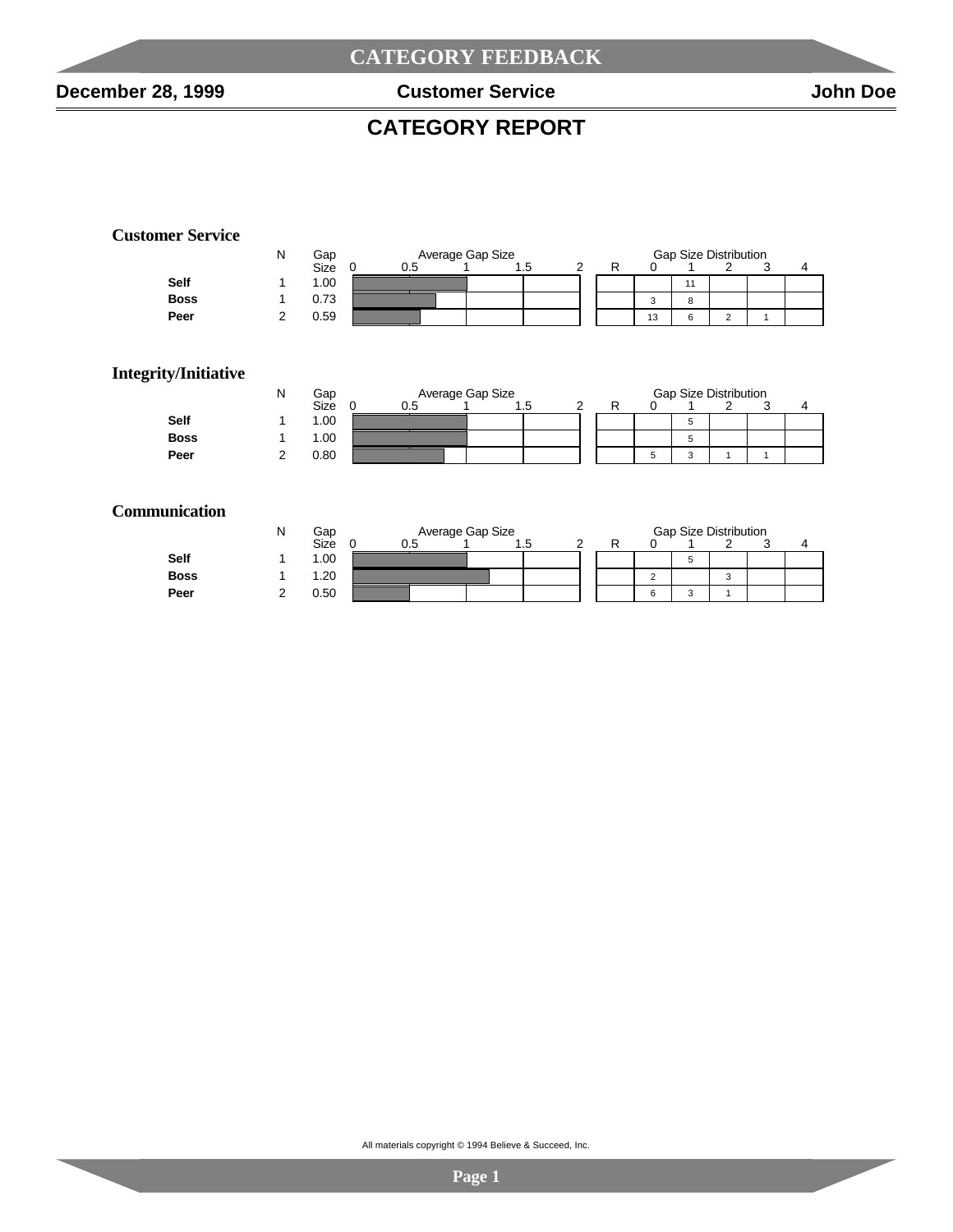#### **INDIVIDUAL FEEDBACK**

**December 28, 1999 Customer Service John Doe**

 $\overline{\phantom{a}}$ 

## **INDIVIDUAL PRACTICES REPORT**

#### **How often does this person...**

|                                   |                     | N              | Gap          |   |                                                        | Average Gap Size             |   |   |                | <b>Gap Size Distribution</b>      |              |              |   |
|-----------------------------------|---------------------|----------------|--------------|---|--------------------------------------------------------|------------------------------|---|---|----------------|-----------------------------------|--------------|--------------|---|
| 1) Take time to learn the         | Self                | 1              | Size<br>1.00 | 0 | 0.5                                                    | 1.5                          | 2 | R | 0              | 1<br>1                            | 2            | 3            | 4 |
| customer's needs and priorities?  | <b>Boss</b>         | 1              | 1.00         |   |                                                        |                              |   |   |                | $\mathbf{1}$                      |              |              |   |
|                                   | Peer                | 2              | 0.50         |   |                                                        |                              |   |   | $\mathbf{1}$   | $\mathbf{1}$                      |              |              |   |
|                                   |                     |                |              |   |                                                        |                              |   |   |                |                                   |              |              |   |
|                                   |                     |                |              |   |                                                        |                              |   |   |                |                                   |              |              |   |
|                                   |                     | N              | Gap<br>Size  | 0 | 0.5                                                    | Average Gap Size<br>1.5      | 2 |   |                | <b>Gap Size Distribution</b>      |              |              | 4 |
| 2) Deal with people in a friendly | Self                | 1              | 1.00         |   |                                                        |                              |   | R | 0              | $\mathbf{1}$                      | 2            | 3            |   |
| and respectful manner?            | <b>Boss</b>         | 1              | 0.00         |   |                                                        |                              |   |   | $\mathbf{1}$   |                                   |              |              |   |
|                                   | Peer                | 2              | 0.50         |   |                                                        |                              |   |   | $\mathbf{1}$   | $\mathbf{1}$                      |              |              |   |
|                                   |                     |                |              |   |                                                        |                              |   |   |                |                                   |              |              |   |
|                                   |                     |                |              |   |                                                        |                              |   |   |                |                                   |              |              |   |
|                                   |                     | N              | Gap<br>Size  | 0 | 0.5                                                    | Average Gap Size<br>1.5<br>1 | 2 | R | 0              | Gap Size Distribution<br>1        | 2            | 3            | 4 |
| 3) Respond quickly to customer    | Self                | 1              | 1.00         |   |                                                        |                              |   |   |                | $\mathbf{1}$                      |              |              |   |
| requests?                         | <b>Boss</b>         | 1              | 0.00         |   |                                                        |                              |   |   | $\mathbf{1}$   |                                   |              |              |   |
|                                   | Peer                | 2              | 0.50         |   |                                                        |                              |   |   | $\mathbf{1}$   | $\mathbf{1}$                      |              |              |   |
|                                   |                     |                |              |   |                                                        |                              |   |   |                |                                   |              |              |   |
|                                   |                     | N              | Gap          |   |                                                        | Average Gap Size             |   |   |                | Gap Size Distribution             |              |              |   |
|                                   |                     |                | Size         | 0 | 0.5                                                    | 1.5                          | 2 | R | 0              |                                   | 2            | 3            | 4 |
| 4) Return phone calls promptly?   | Self                | 1              | 1.00         |   |                                                        |                              |   |   |                | $\mathbf{1}$                      |              |              |   |
|                                   | <b>Boss</b>         | 1              | 0.00         |   |                                                        |                              |   |   | $\mathbf{1}$   |                                   |              |              |   |
|                                   | Peer                | 2              | 0.00         |   |                                                        |                              |   |   | $\overline{2}$ |                                   |              |              |   |
|                                   |                     |                |              |   |                                                        |                              |   |   |                |                                   |              |              |   |
|                                   |                     | N              | Gap          |   |                                                        | Average Gap Size             |   |   |                | <b>Gap Size Distribution</b>      |              |              |   |
| 5) Answer questions in an honest  |                     |                | Size         | 0 | 0.5                                                    | 1.5<br>1                     | 2 | R | 0              |                                   | 2            | 3            | 4 |
|                                   | Self<br><b>Boss</b> | 1<br>1         | 1.00<br>1.00 |   |                                                        |                              |   |   |                | $\mathbf{1}$                      |              |              |   |
| and straightforward manner?       | Peer                | 2              | 0.00         |   |                                                        |                              |   |   | $\overline{2}$ | $\mathbf{1}$                      |              |              |   |
|                                   |                     |                |              |   |                                                        |                              |   |   |                |                                   |              |              |   |
|                                   |                     |                |              |   |                                                        |                              |   |   |                |                                   |              |              |   |
|                                   |                     | N              | Gap<br>Size  | 0 | 0.5                                                    | Average Gap Size<br>1.5      | 2 | R | 0              | <b>Gap Size Distribution</b><br>1 | 2            | 3            | 4 |
| 6) Make personal sacrifices to    | <b>Self</b>         | 1              | 1.00         |   |                                                        |                              |   |   |                | $\mathbf{1}$                      |              |              |   |
| satisfy the customer's needs?     | <b>Boss</b>         | 1              | 1.00         |   |                                                        |                              |   |   |                | $\mathbf{1}$                      |              |              |   |
|                                   | Peer                | $\overline{2}$ | 0.50         |   |                                                        |                              |   |   | $\mathbf{1}$   | $\mathbf{1}$                      |              |              |   |
|                                   |                     |                |              |   |                                                        |                              |   |   |                |                                   |              |              |   |
|                                   |                     | N              | Gap          |   |                                                        | Average Gap Size             |   |   |                | <b>Gap Size Distribution</b>      |              |              |   |
|                                   |                     |                | Size         | 0 | 0.5                                                    | 1.5                          | 2 | R | 0              |                                   | 2            | 3            | 4 |
| 7) Take independent action to     | Self                | 1              | 1.00         |   |                                                        |                              |   |   |                | $\mathbf{1}$                      |              |              |   |
| meet the customer's needs?        | <b>Boss</b>         | 1              | 1.00         |   |                                                        |                              |   |   |                | $\mathbf{1}$                      |              |              |   |
|                                   | Peer                | 2              | 1.00         |   |                                                        |                              |   |   | 1              |                                   | $\mathbf{1}$ |              |   |
|                                   |                     |                |              |   |                                                        |                              |   |   |                |                                   |              |              |   |
|                                   |                     | N              | Gap          |   |                                                        | Average Gap Size             |   |   |                | Gap Size Distribution             |              |              |   |
| 8) Suggest ways the customer can  | Self                | 1              | Size<br>1.00 | 0 | 0.5                                                    | 1.5<br>1                     | 2 | R | 0              | 1                                 | 2            | 3            | 4 |
| save time or money?               | <b>Boss</b>         | 1              | 1.00         |   |                                                        |                              |   |   |                | 1<br>$\mathbf{1}$                 |              |              |   |
|                                   | Peer                | 2              | 1.00         |   |                                                        |                              |   |   | $\mathbf{1}$   |                                   | $\mathbf{1}$ |              |   |
|                                   |                     |                |              |   |                                                        |                              |   |   |                |                                   |              |              |   |
|                                   |                     |                |              |   |                                                        |                              |   |   |                |                                   |              |              |   |
|                                   |                     | N              | Gap<br>Size  | 0 | 0.5                                                    | Average Gap Size<br>1.5      | 2 | R | 0              | Gap Size Distribution             | 2            | 3            | 4 |
| 9) Ask customers how service can  | Self                | 1              | 1.00         |   |                                                        |                              |   |   |                | $\mathbf{1}$                      |              |              |   |
| be improved?                      | <b>Boss</b>         | 1              | 1.00         |   |                                                        |                              |   |   |                | $\mathbf{1}$                      |              |              |   |
|                                   | Peer                | 2              | 1.50         |   |                                                        |                              |   |   | $\mathbf{1}$   |                                   |              | $\mathbf{1}$ |   |
|                                   |                     |                |              |   | All materials copyright @ 1994 Believe & Succeed, Inc. |                              |   |   |                |                                   |              |              |   |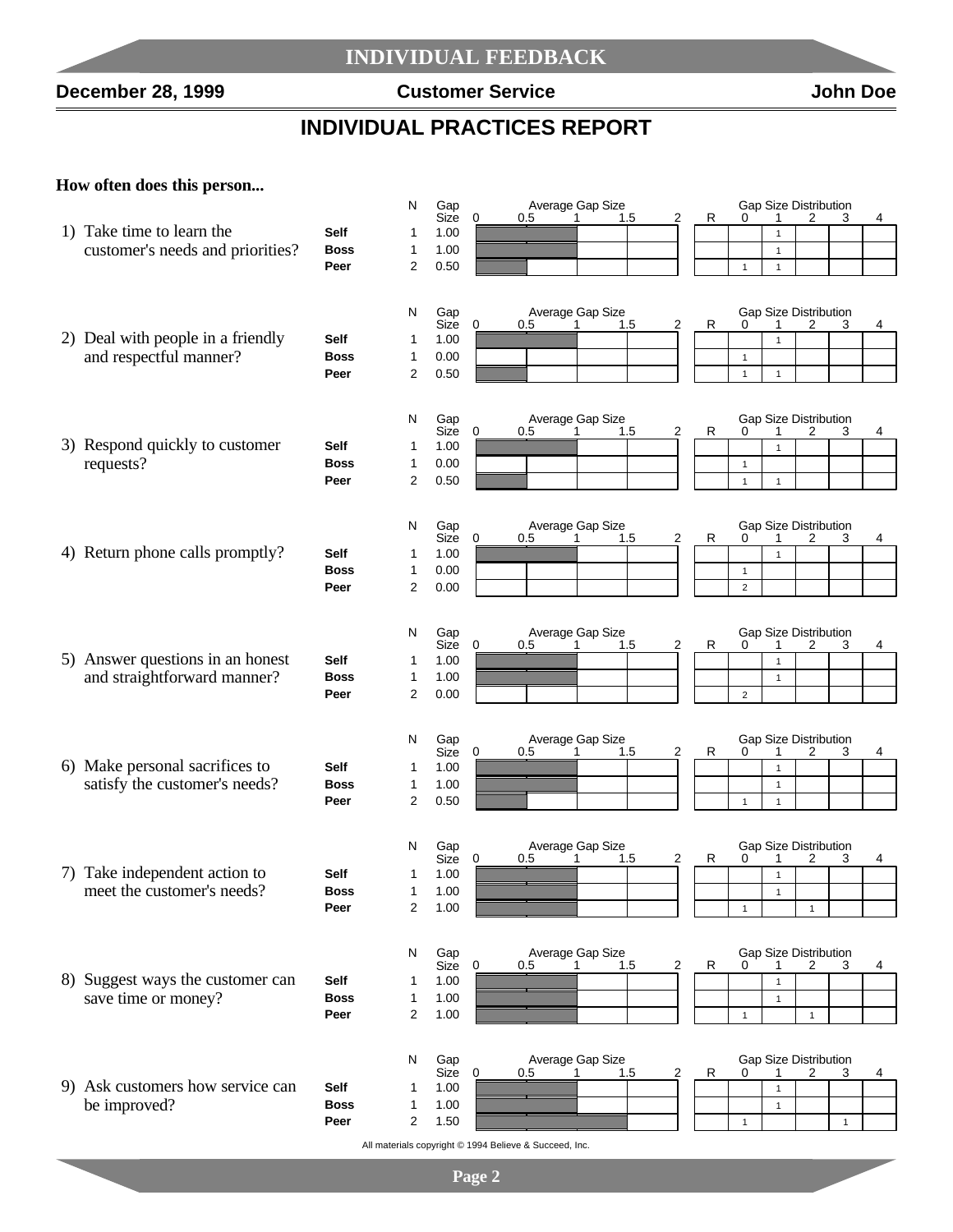#### **INDIVIDUAL FEEDBACK**

**December 28, 1999 Customer Service John Doe**

## **INDIVIDUAL PRACTICES REPORT**

#### **How often does this person...**

|                                   |             | N                              | Gap          |             |                                                        | Average Gap Size             |   |   |              | Gap Size Distribution        |              |              |   |
|-----------------------------------|-------------|--------------------------------|--------------|-------------|--------------------------------------------------------|------------------------------|---|---|--------------|------------------------------|--------------|--------------|---|
| 10) Ask customers, "What can we   | <b>Self</b> | -1                             | Size<br>1.00 | 0           | 0.5                                                    | 1.5<br>1                     | 2 | R | 0            | 1<br>$\mathbf{1}$            | 2            | 3            | 4 |
| do differently" when              | <b>Boss</b> | 1                              | 1.00         |             |                                                        |                              |   |   |              | $\mathbf{1}$                 |              |              |   |
| breakdowns occur?                 | Peer        | 2                              | 0.50         |             |                                                        |                              |   |   | $\mathbf{1}$ | $\mathbf{1}$                 |              |              |   |
|                                   |             |                                |              |             |                                                        |                              |   |   |              |                              |              |              |   |
|                                   |             | N                              | Gap          |             |                                                        | Average Gap Size             |   |   |              | Gap Size Distribution        |              |              |   |
|                                   |             |                                | Size         | $\mathbf 0$ | 0.5                                                    | 1.5                          | 2 | R | 0            | 1                            | 2            | 3            | 4 |
| 11) Offer help (rather than       | <b>Self</b> | -1                             | 1.00         |             |                                                        |                              |   |   |              | $\mathbf{1}$                 |              |              |   |
| excuses) when presented with      | <b>Boss</b> | $\mathbf{1}$                   | 1.00         |             |                                                        |                              |   |   |              | $\mathbf{1}$                 |              |              |   |
| special requests?                 | Peer        | 2                              | 0.50         |             |                                                        |                              |   |   | $\mathbf{1}$ | $\mathbf{1}$                 |              |              |   |
|                                   |             |                                |              |             |                                                        |                              |   |   |              |                              |              |              |   |
|                                   |             | N                              | Gap<br>Size  | 0           | 0.5                                                    | Average Gap Size<br>1.5<br>1 | 2 | R | 0            | Gap Size Distribution<br>1   | 2            | 3            | 4 |
| 12) Act in an honest and ethical  | <b>Self</b> | -1                             | 1.00         |             |                                                        |                              |   |   |              | $\mathbf{1}$                 |              |              |   |
| manner?                           | <b>Boss</b> | $\mathbf{1}$                   | 1.00         |             |                                                        |                              |   |   |              | $\mathbf{1}$                 |              |              |   |
|                                   | Peer        | $\overline{2}$                 | 0.50         |             |                                                        |                              |   |   | $\mathbf{1}$ | $\mathbf{1}$                 |              |              |   |
|                                   |             |                                |              |             |                                                        |                              |   |   |              |                              |              |              |   |
|                                   |             | N                              | Gap          |             |                                                        | Average Gap Size             |   |   |              | Gap Size Distribution        |              |              |   |
|                                   |             |                                | Size         | 0           | 0.5                                                    | 1.5                          | 2 | R | 0            | 1                            | 2            | 3            | 4 |
| 13) Keep promises and             | Self        | 1                              | 1.00         |             |                                                        |                              |   |   |              | $\mathbf{1}$                 |              |              |   |
| commitments?                      | <b>Boss</b> | $\mathbf{1}$<br>$\overline{2}$ | 1.00<br>1.00 |             |                                                        |                              |   |   |              | $\mathbf{1}$                 |              |              |   |
|                                   | Peer        |                                |              |             |                                                        |                              |   |   | $\mathbf{1}$ |                              | $\mathbf{1}$ |              |   |
|                                   |             | N                              | Gap          |             |                                                        | Average Gap Size             |   |   |              | Gap Size Distribution        |              |              |   |
|                                   |             |                                | Size         | 0           | 0.5                                                    | 1.5<br>1                     | 2 | R | 0            | 1                            | 2            | 3            | 4 |
| 14) Tell the truth, regardless of | <b>Self</b> | -1                             | 1.00         |             |                                                        |                              |   |   |              | $\mathbf{1}$                 |              |              |   |
| audience?                         | <b>Boss</b> | $\mathbf{1}$                   | 1.00         |             |                                                        |                              |   |   |              | $\mathbf{1}$                 |              |              |   |
|                                   | Peer        | 2                              | 0.50         |             |                                                        |                              |   |   | $\mathbf{1}$ | $\mathbf{1}$                 |              |              |   |
|                                   |             |                                |              |             |                                                        |                              |   |   |              |                              |              |              |   |
|                                   |             | N                              | Gap          |             |                                                        | Average Gap Size             |   |   |              | Gap Size Distribution        |              |              |   |
|                                   |             |                                | Size         | 0           | 0.5                                                    | 1.5                          | 2 | R | 0            | 1                            | 2            | 3            | 4 |
| 15) Remain calm when under        | <b>Self</b> | 1                              | 1.00         |             |                                                        |                              |   |   |              | $\mathbf{1}$                 |              |              |   |
| stress, deadlines and pressure?   | <b>Boss</b> | 1                              | 1.00         |             |                                                        |                              |   |   |              | $\mathbf{1}$                 |              |              |   |
|                                   | Peer        | $\overline{2}$                 | 1.50         |             |                                                        |                              |   |   | $\mathbf{1}$ |                              |              | $\mathbf{1}$ |   |
|                                   |             | N                              |              |             |                                                        |                              |   |   |              | Gap Size Distribution        |              |              |   |
|                                   |             |                                | Gap<br>Size  | 0           | 0.5                                                    | Average Gap Size<br>1.5      | 2 | R | 0            | 1                            | 2            | 3            | 4 |
| 16) Admit own mistakes?           | Self        | 1                              | 1.00         |             |                                                        |                              |   |   |              | $\mathbf{1}$                 |              |              |   |
|                                   | <b>Boss</b> | 1                              | 1.00         |             |                                                        |                              |   |   |              | $\mathbf{1}$                 |              |              |   |
|                                   | Peer        | 2                              | 0.50         |             |                                                        |                              |   |   | 1            |                              |              |              |   |
|                                   |             |                                |              |             |                                                        |                              |   |   |              |                              |              |              |   |
|                                   |             | N                              | Gap          |             |                                                        | Average Gap Size             |   |   |              | Gap Size Distribution        |              |              |   |
| 17) Communicate ideas in a clear  | <b>Self</b> | 1                              | Size<br>1.00 | $\mathbf 0$ | 0.5                                                    | 1.5<br>1                     | 2 | R | 0            | 1<br>$\mathbf{1}$            | 2            | 3            | 4 |
| and understandable manner?        | <b>Boss</b> | 1                              | 2.00         |             |                                                        |                              |   |   |              |                              |              |              |   |
|                                   | Peer        | 2                              | 1.00         |             |                                                        |                              |   |   | $\mathbf{1}$ |                              | $\mathbf{1}$ |              |   |
|                                   |             |                                |              |             |                                                        |                              |   |   |              |                              | $\mathbf{1}$ |              |   |
|                                   |             |                                |              |             |                                                        |                              |   |   |              |                              |              |              |   |
|                                   |             | N                              | Gap<br>Size  | 0           |                                                        | Average Gap Size<br>1.5      | 2 | R | 0            | <b>Gap Size Distribution</b> |              | 3            | 4 |
| 18) Demonstrate patience when     | Self        | 1                              | 1.00         |             | 0.5                                                    |                              |   |   |              |                              | 2            |              |   |
| explaining new and complex        | <b>Boss</b> | 1                              | 2.00         |             |                                                        |                              |   |   |              |                              | $\mathbf{1}$ |              |   |
| information?                      | Peer        | $\overline{2}$                 | 0.50         |             |                                                        |                              |   |   | $\mathbf{1}$ | $\mathbf{1}$                 |              |              |   |
|                                   |             |                                |              |             | All materials copyright @ 1994 Believe & Succeed, Inc. |                              |   |   |              |                              |              |              |   |
|                                   |             |                                |              |             |                                                        |                              |   |   |              |                              |              |              |   |
|                                   |             |                                |              | Page 3      |                                                        |                              |   |   |              |                              |              |              |   |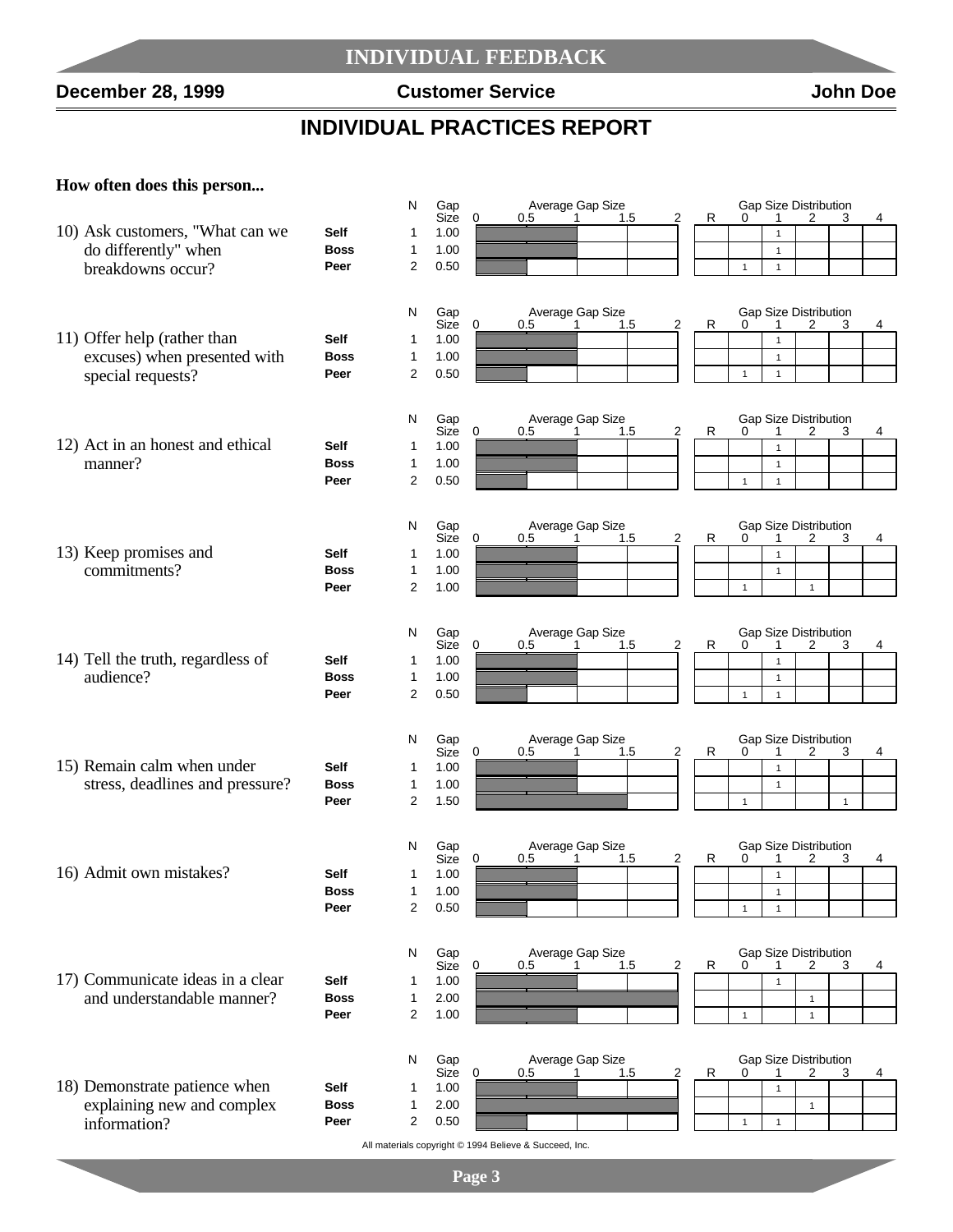$\overline{\phantom{a}}$ 

## **INDIVIDUAL PRACTICES REPORT**

#### **How often does this person...**

**Contract** 

| N<br><b>Gap Size Distribution</b><br>Gap<br>Average Gap Size |             |   |             |          |     |                         |                |   |                |                              |   |   |   |
|--------------------------------------------------------------|-------------|---|-------------|----------|-----|-------------------------|----------------|---|----------------|------------------------------|---|---|---|
|                                                              |             |   | Size        |          | 0.5 | 1.5                     | 2              | R |                |                              | 2 | 3 | 4 |
| 19) Discuss problems and                                     | <b>Self</b> |   | 1.00        |          |     |                         |                |   |                | 1                            |   |   |   |
| breakdowns without blaming                                   | <b>Boss</b> |   | 0.00        |          |     |                         |                |   |                |                              |   |   |   |
| others?                                                      | Peer        | 2 | 0.50        |          |     |                         |                |   |                |                              |   |   |   |
|                                                              |             | N | Gap         |          |     | Average Gap Size        |                |   |                | <b>Gap Size Distribution</b> |   |   |   |
|                                                              |             |   | Size        | $\Omega$ | 0.5 | 1.5                     | 2              | R |                |                              | 2 | 3 | 4 |
| 20) Allow people to finish what                              | <b>Self</b> |   | 1.00        |          |     |                         |                |   |                | 1                            |   |   |   |
| they have to say?                                            | <b>Boss</b> |   | 0.00        |          |     |                         |                |   |                |                              |   |   |   |
|                                                              | Peer        | 2 | 0.50        |          |     |                         |                |   |                |                              |   |   |   |
|                                                              |             | N | Gap<br>Size |          | 0.5 | Average Gap Size<br>1.5 | $\overline{2}$ | R |                | <b>Gap Size Distribution</b> | 2 | 3 |   |
| 21) Summarize/paraphrase what                                | <b>Self</b> |   | 1.00        |          |     |                         |                |   |                | 1                            |   |   |   |
| others say to demonstrate                                    | <b>Boss</b> |   | 2.00        |          |     |                         |                |   |                |                              |   |   |   |
| understanding?                                               | Peer        | 2 | 0.00        |          |     |                         |                |   | $\overline{2}$ |                              |   |   |   |

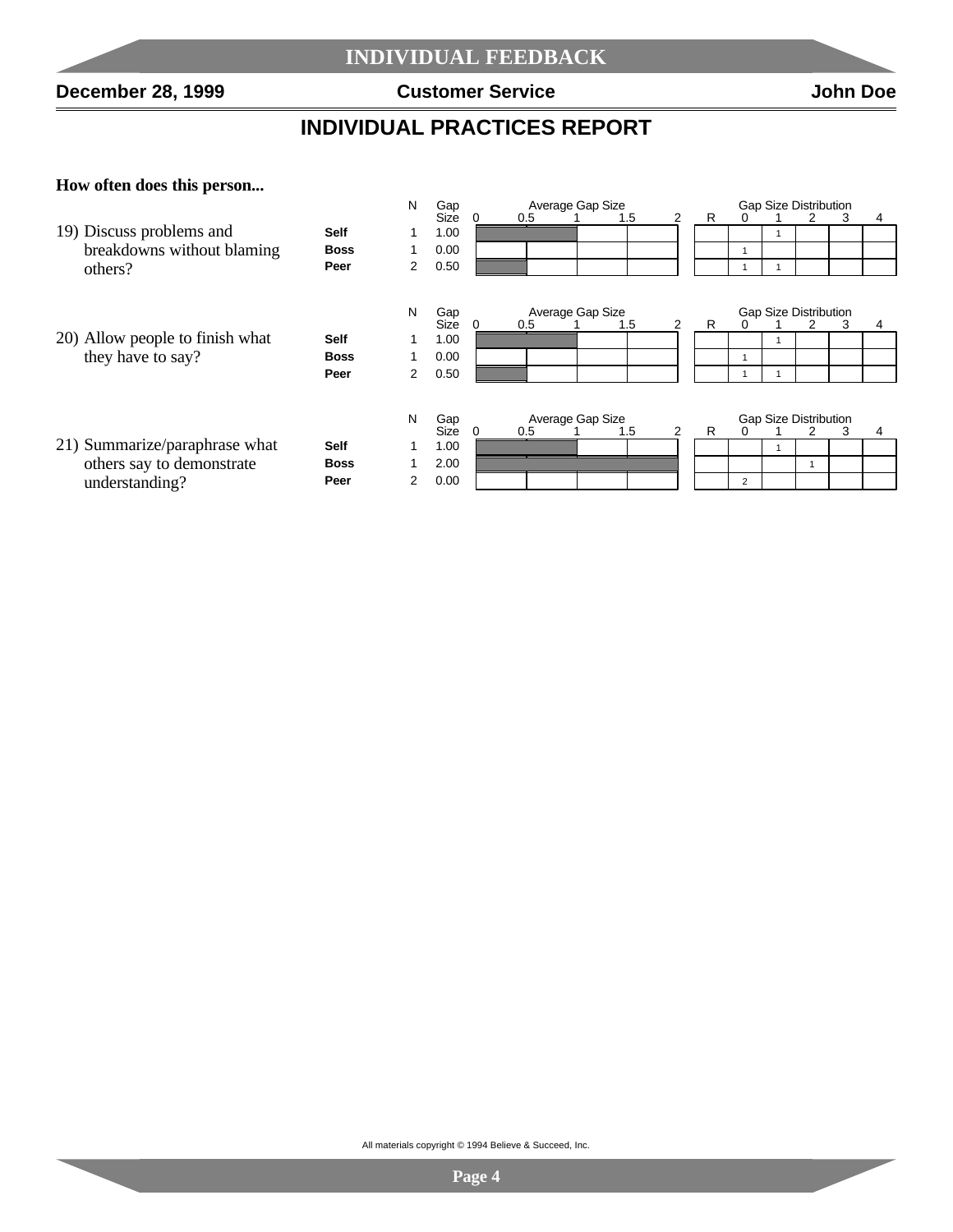#### **OVERVIEW REPORT**

#### **STRENGTHS / BOSS**

The following are your Strengths. These practices have the smallest average gap size. Continue performing these in the manner you are performing them.

| Practice                                                    | Gap Size |
|-------------------------------------------------------------|----------|
|                                                             | 0.00     |
|                                                             | 0.00     |
|                                                             | 0.00     |
| 19) Discuss problems and breakdowns without blaming others? | 0.00     |
|                                                             | 0.00     |

#### **POSSIBLE DEVELOPMENTAL NEEDS / BOSS**

The following are your Developmental Needs. These practices have the largest average gap sizes.

| Practice                                                               | Gap Size |
|------------------------------------------------------------------------|----------|
| 21) Summarize/paraphrase what others say to demonstrate understanding? | 2.00     |
| 18) Demonstrate patience when explaining new and complex information?  | 2.00     |
| 17) Communicate ideas in a clear and understandable manner?            | 2.00     |
|                                                                        | 1.00     |
|                                                                        | 1.00     |

Examine each of these practices to see how many people answered each question. Also examine the Gap Distribution data to locate the degree of change desired by the majority.

Select priorities to develop by considering the importance of the practice and your ability to make the changes people desire.

#### **DEVELOPMENTAL SUGGESTIONS**

The following are some suggestions related to the Developmental Needs noted above.

- 21) a) Take brief notes to key points on paper.
	- b) Remember you will not know if you have accurately understood someone until you have summarized your understanding. This is the most important action a listener can take.
		- c) Present the restatement to others in your own words.
		- d) Consider sending a written summarization of your understanding or the communication.
	- e) Ask questions for clarification.
- 18) a) Present key ideas one at a time.
	- b) Pause two or three seconds before responding to the person's questions.
	- c) Keep the pitch, tone and pace of your voice at normal levels.
	- d) Ask the person to summarize his or her understanding of key points.
	- e) Ask for questions or reactions after each key point.

All materials copyright © 1994 Believe & Succeed, Inc.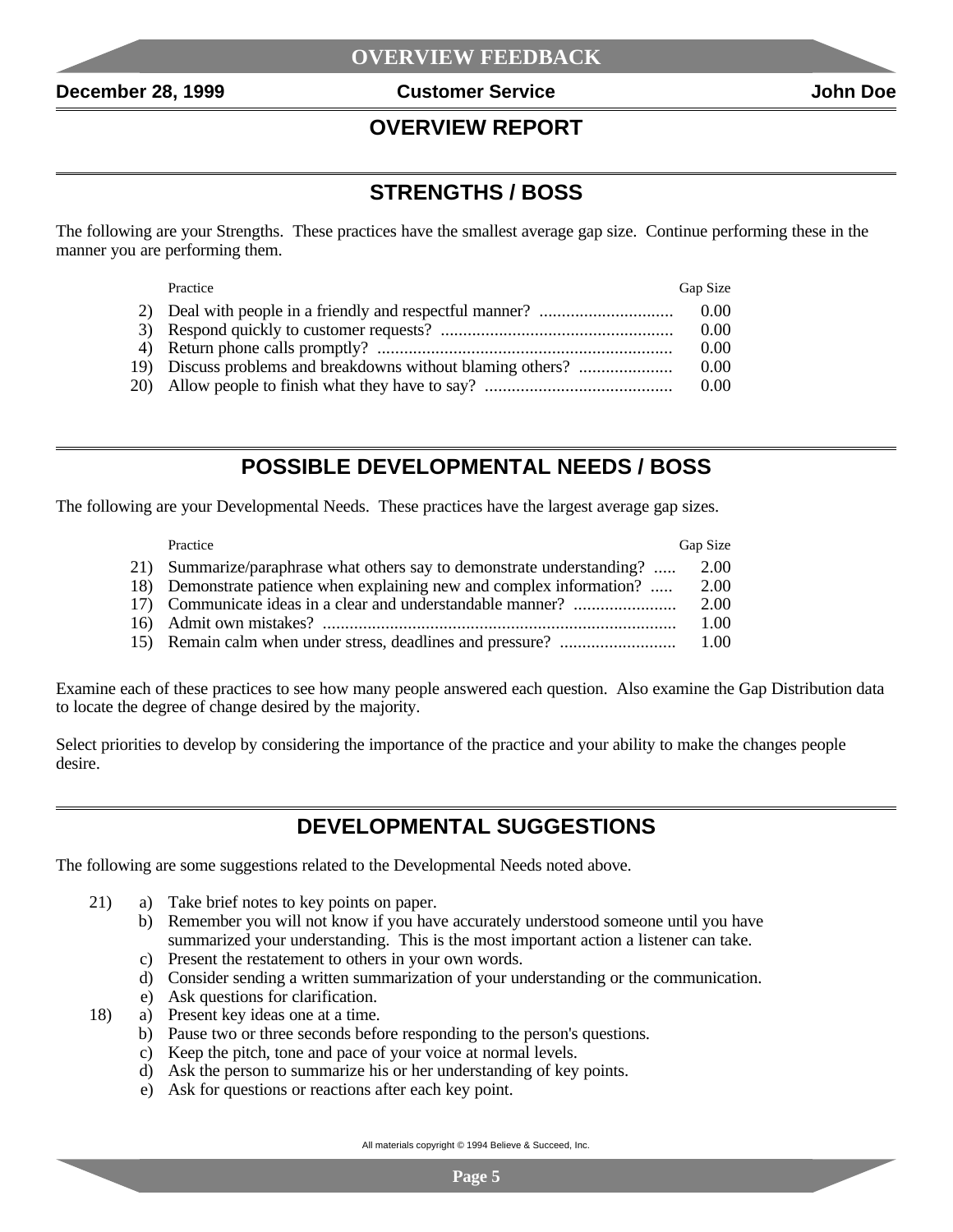

## **OVERVIEW REPORT**

- 17) a) Use simple direct language and terminology.
	- b) Make brief notes before communicating.
	- c) Identify for yourself key ideas to communicate.
	- d) Highlight or emphasize key ideas with visual material.
	- e) Ask the listener to summarize his/her understanding of your message.
- 15) a) When feeling stressed try to find ways to relax.
	- b) Try to prioritize key deadlines, being realistic about what can be accomplished.
	- c) Step back from the deadline or pressure. Get some physical exercise and give yourself time to regroup mentally.
	- d) Ask others for help when you get swamped.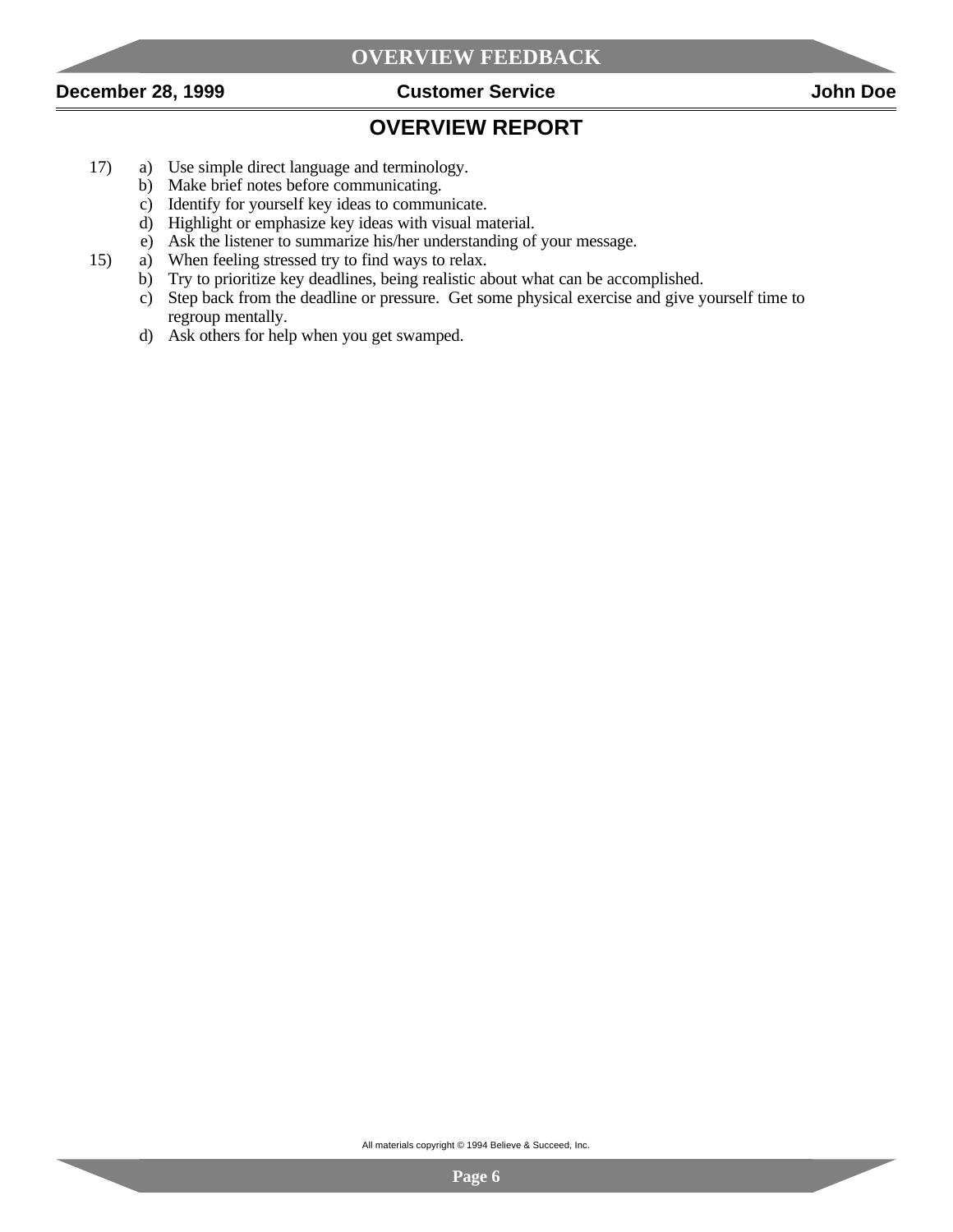#### **OVERVIEW REPORT**

#### **STRENGTHS / PEER**

The following are your Strengths. These practices have the smallest average gap size. Continue performing these in the manner you are performing them.

| Practice                                                               | Gap Size |
|------------------------------------------------------------------------|----------|
|                                                                        | 0.00     |
| 5) Answer questions in an honest and straightforward manner?           | 0.00     |
| 21) Summarize/paraphrase what others say to demonstrate understanding? | 0.00     |
|                                                                        | 0.50     |
|                                                                        | 0.50     |

#### **POSSIBLE DEVELOPMENTAL NEEDS / PEER**

The following are your Developmental Needs. These practices have the largest average gap sizes.

| Practice | Gap Size |  |
|----------|----------|--|
|          |          |  |
|          |          |  |
|          |          |  |
|          | 1.00     |  |
|          |          |  |

Examine each of these practices to see how many people answered each question. Also examine the Gap Distribution data to locate the degree of change desired by the majority.

Select priorities to develop by considering the importance of the practice and your ability to make the changes people desire.

#### **DEVELOPMENTAL SUGGESTIONS**

The following are some suggestions related to the Developmental Needs noted above.

- 15) a) When feeling stressed try to find ways to relax.
	- b) Try to prioritize key deadlines, being realistic about what can be accomplished.
	- c) Step back from the deadline or pressure. Get some physical exercise and give yourself time to regroup mentally.
	- d) Ask others for help when you get swamped.
- 9) a) Remember customers will do business with those they feel are making an extra effort to meet their needs.
	- b) Meet with key customers periodically to inquire about how service can be improved.
	- c) Conduct a focus group meeting with the key people in your customer's organization to determine how your customer service might be improved.
	- d) Bring in a company expert to review your customer's operation or systems to determine how you

All materials copyright © 1994 Believe & Succeed, Inc.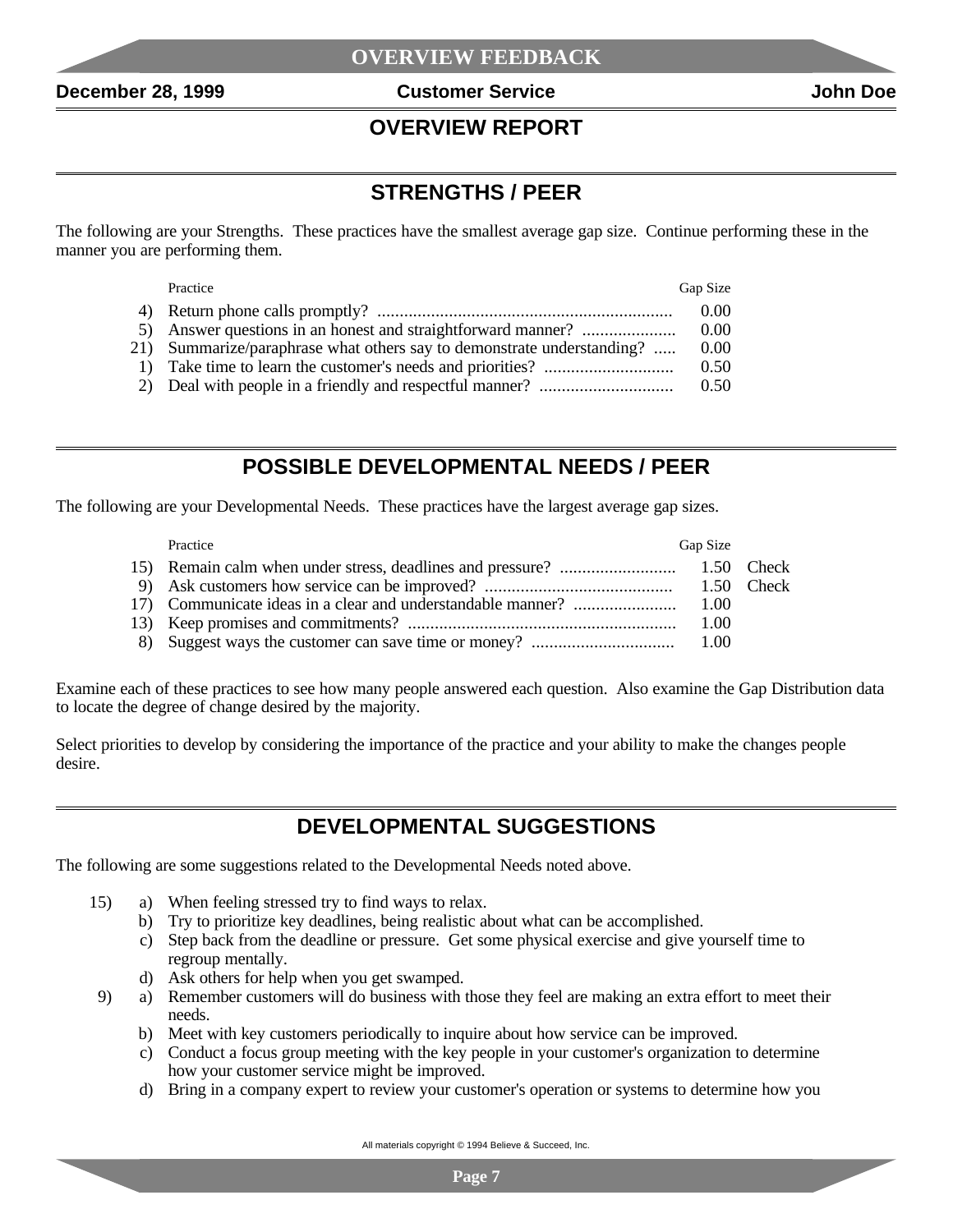



#### **OVERVIEW REPORT**

may be able to improve customer service.

- 17) a) Use simple direct language and terminology.
	- b) Make brief notes before communicating.
	- c) Identify for yourself key ideas to communicate.
	- d) Highlight or emphasize key ideas with visual material.
	- e) Ask the listener to summarize his/her understanding of your message.
- 13) a) Remember nothing happens until someone makes a responsible commitment.
	- b) Do what you said you were going to do.
		- c) Always give your best effort-there may never be a second chance.
		- d) Above all else, managers must be believable. Keeping your promises and commitments will help you be believable.
	- e) A promise or commitment fulfilled helps establish trust.
- 8) a) Meet with your customers to discuss methods and ideas that could save them time and money.
	- b) Keep you customers informed of changes in technology that will save them time or money.
	- c) Bring in a company expert to review your customer's operation or systems to determine how you may be able to save them time or money.
	- d) Attend industry workshops and seminars to get ideas that will allow you to demonstrate to your customers how they can save time or money.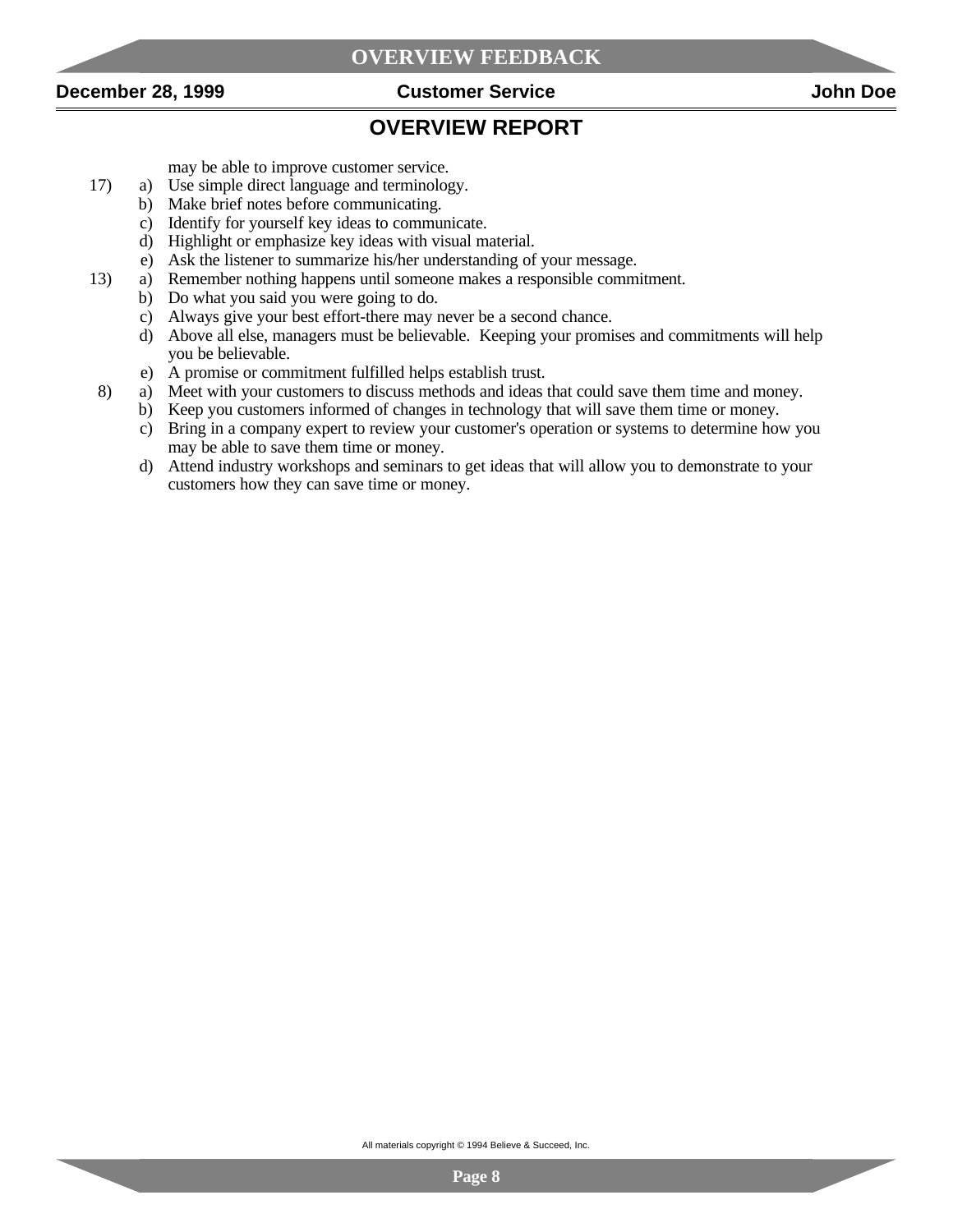$\overline{\phantom{a}}$ 

#### **SUMMARY REPORT**

## **RESPONSES FROM BOSS**

The following list displays the practices on the survey for this group arranged by Average Gap Size.

|     | Practice                                                               | Gap Size |
|-----|------------------------------------------------------------------------|----------|
| 2)  |                                                                        | 0.00     |
| 3)  |                                                                        | 0.00     |
| 4)  |                                                                        | 0.00     |
| 19) | Discuss problems and breakdowns without blaming others?                | 0.00     |
| 20) |                                                                        | 0.00     |
| 1)  |                                                                        | 1.00     |
| 5)  | Answer questions in an honest and straightforward manner?              | 1.00     |
| 6)  |                                                                        | 1.00     |
| 7)  |                                                                        | 1.00     |
| 8)  |                                                                        | 1.00     |
| 9)  |                                                                        | 1.00     |
| 10) | Ask customers, "What can we do differently" when breakdowns occur?     | 1.00     |
| 11) | Offer help (rather than excuses) when presented with special requests? | 1.00     |
| 12) |                                                                        | 1.00     |
| 13) |                                                                        | 1.00     |
| 14) |                                                                        | 1.00     |
| 15) | Remain calm when under stress, deadlines and pressure?                 | 1.00     |
| 16) |                                                                        | 1.00     |
| 17) | Communicate ideas in a clear and understandable manner?                | 2.00     |
| 18) | Demonstrate patience when explaining new and complex information?      | 2.00     |
| 21) | Summarize/paraphrase what others say to demonstrate understanding?     | 2.00     |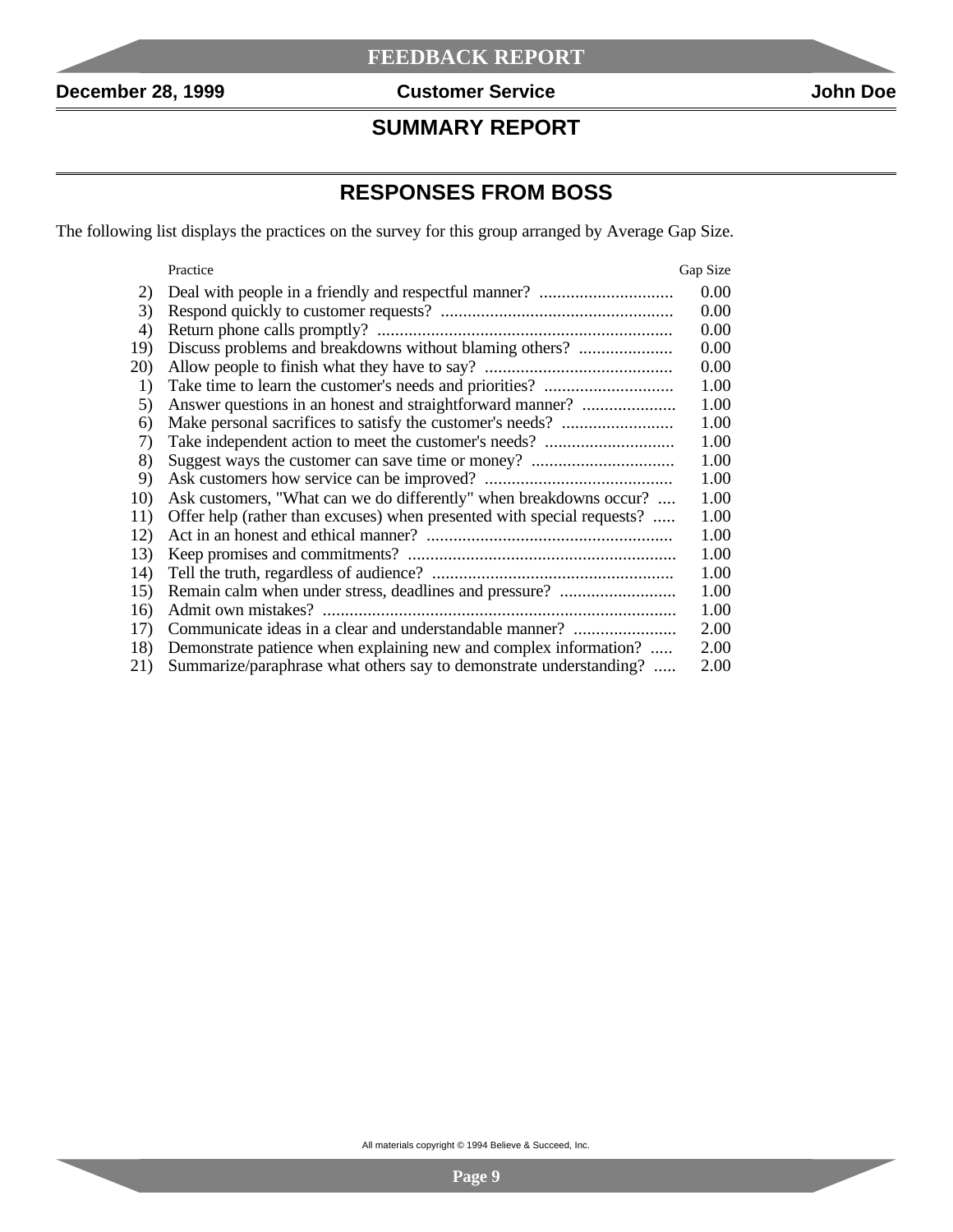$\overline{\phantom{a}}$ 

#### **SUMMARY REPORT**

## **RESPONSES FROM PEER**

The following list displays the practices on the survey for this group arranged by Average Gap Size.

|     | Practice                                                               | Gap Size |       |
|-----|------------------------------------------------------------------------|----------|-------|
| 4)  |                                                                        | 0.00     |       |
| 5)  | Answer questions in an honest and straightforward manner?              | 0.00     |       |
| 21) | Summarize/paraphrase what others say to demonstrate understanding?     | 0.00     |       |
| 1)  |                                                                        | 0.50     |       |
| 2)  |                                                                        | 0.50     |       |
| 3)  |                                                                        | 0.50     |       |
| 6)  |                                                                        | 0.50     |       |
| 10) | Ask customers, "What can we do differently" when breakdowns occur?     | 0.50     |       |
| 11) | Offer help (rather than excuses) when presented with special requests? | 0.50     |       |
| 12) |                                                                        | 0.50     |       |
| 14) |                                                                        | 0.50     |       |
| 16) |                                                                        | 0.50     |       |
| 18) | Demonstrate patience when explaining new and complex information?      | 0.50     |       |
| 19) |                                                                        | 0.50     |       |
| 20) |                                                                        | 0.50     |       |
| 7)  |                                                                        | 1.00     |       |
| 8)  |                                                                        | 1.00     |       |
| 13) |                                                                        | 1.00     |       |
| 17) | Communicate ideas in a clear and understandable manner?                | 1.00     |       |
| 9)  |                                                                        | 1.50     | Check |
| 15) |                                                                        | 1.50     | Check |
|     |                                                                        |          |       |